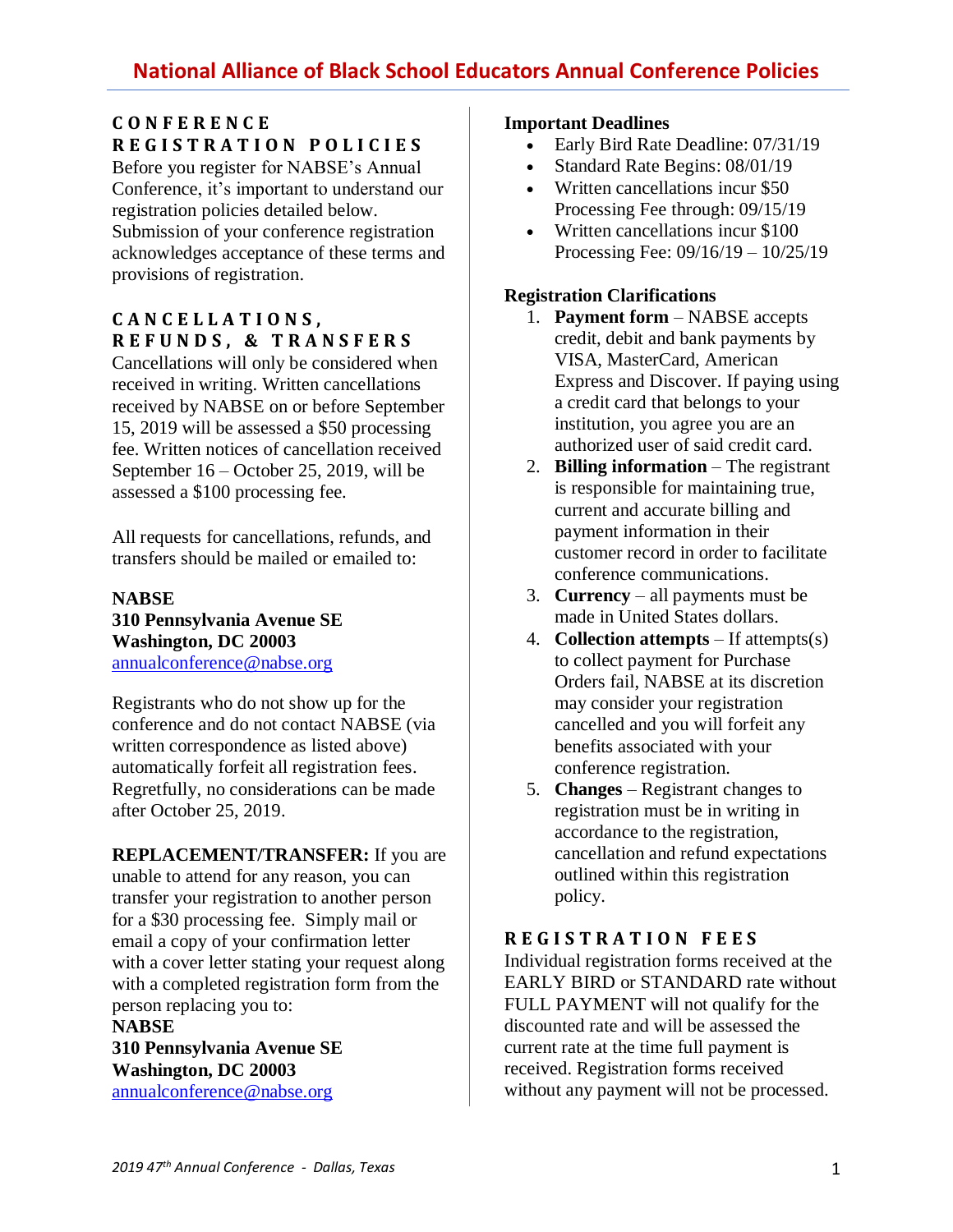# **G R O U P R E G I S T R A T I O N**

Group registration is available to organizations and school districts who wish to register 3 to 5 registrants at a time with one method of payment. Group registration does not apply to multiple individuals seeking to register together outside of an associated organization or school district.

#### *Group Discount Restrictions:*

- Group registrations must include a minimum of 3 registrants and a maximum of 5 registrants forms per submission.
- Each group registrant must accurately delineated on the group registration form.
- Group registrations may be paid via purchase order through October 25, 2019. All purchased orders must be fully executed prior to the conference or NABSE at its discretion may consider the registration cancelled and any benefits associated with the conference registration will be forfeited.
- No purchase orders will be accepted onsite.

## **S I N G L E D A Y / S P O U S E R E G I S T R A T I O N**

NABSE will offer a Single Day/Spouse registration to provide attendees' guests access to a single day of conference access. A Single Day/Spouse registration does not include any meal associated events.

### **R E G I S T R A T I O N C O N F I R M A T I O N**

Online registrations will receive an email confirmation upon successful completion of registration. If you register online and do not submit payment or do not receive a confirmation email within 5-10 minutes, your conference registration may not have been completed correctly. Please

email [annualconference@nabse.org](mailto:annualconference@nabse.org) for assistance.

#### **D I S A B I L I T Y A C C O M M O D A T I O N S**

It is NABSE's sincere desire to comply fully with both the letter and the spirit of the Americans with Disabilities Act (ADA) of 1990. Attendees with special needs are kindly asked to notify the following NABSE at [annualconference@nabse.org](mailto:annualconference@nabse.org) no later than four to six weeks prior to the conference so that necessary services can be arranged.

### **N A M E B A D G E S**

Conference attendees are reminded that it is important to wear your badge at all times. This allows you uncomplicated access to conference events. Failure to display your conference badge could result in denied access to conference events.

### **C O N F E R E N C E A T T I R E & C O U R T E S I E S**

To make the conference experience an enjoyable event for all attendees, please keep the following in mind:

- As a courtesy to speakers and other attendees, please refrain from the use of cell phones during presentations. Please also keep in mind that conference participants are there to learn. In consideration of all attendees we ask that you please turn your cell phone to vibrate or off while in sessions.
- In order to accommodate environmental sensitivities of some of our attendees, if at all possible, please do not wear heavily scented products while attending the conference, especially the sessions.
- To maintain and demonstrate professionalism within our industry,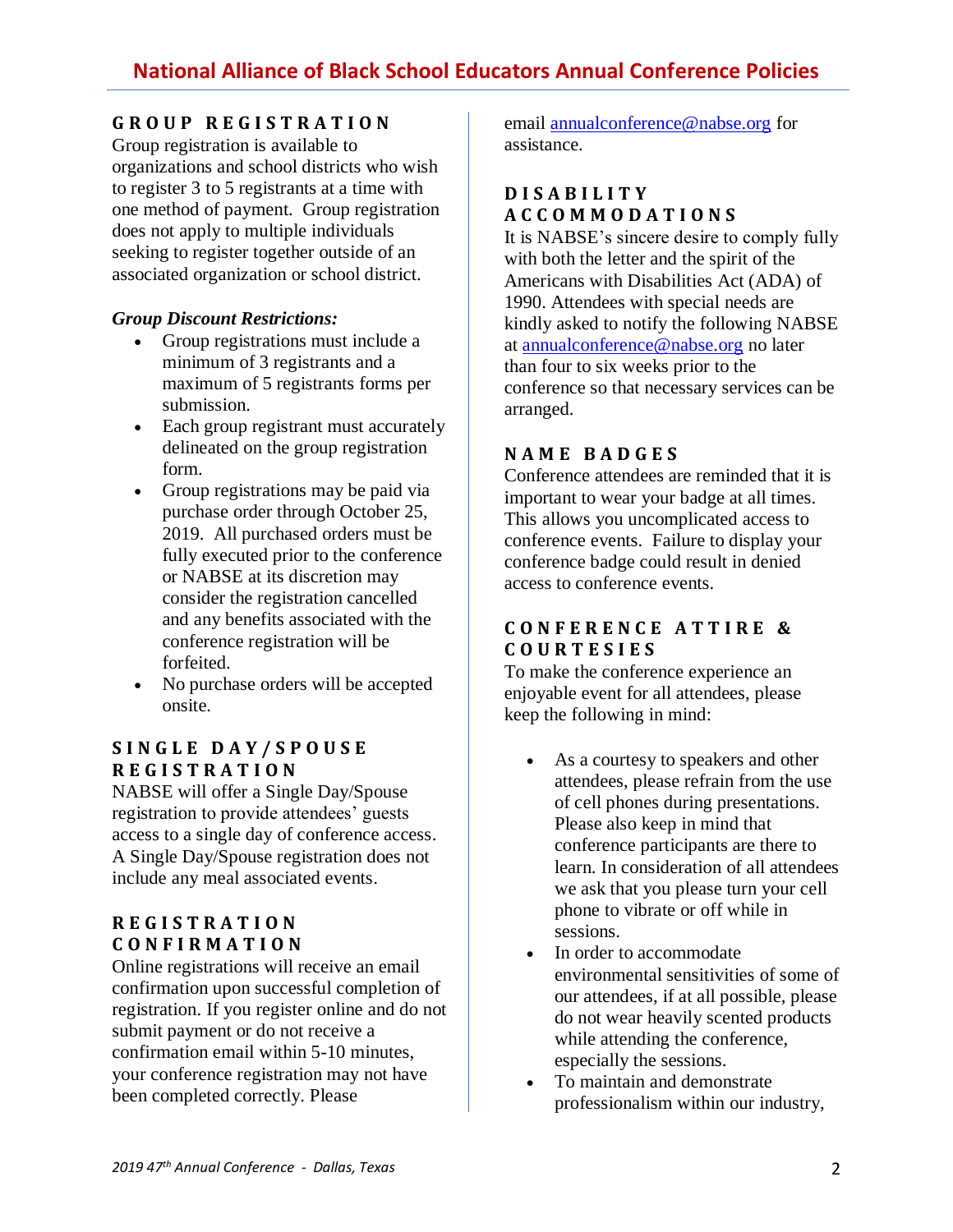# **National Alliance of Black School Educators Annual Conference Policies**

conference attire is business casual. Since it is difficult to adjust meeting room temperatures to suit individual preferences, please bring a sweater/jacket or wear layered clothing to ensure your comfort.

### **E - M A I L / C E L L P H O N E U S A G E P O L I C Y**

By submitting your email address during the conference registration process, either online or by submitting with your mailed registration form, you agree that NABSE and its conference partners may send you business and/or conference related information. A valid email address is required for all registrations. All conference correspondence will be made through e-mail. A valid e-mail address is required. Your information will only be used by NABSE and its agents as needed to communicate conference-related information and notifications.

### **M A I L I N G A D D R E S S U S A G E P O L I C Y**

By submitting your mailing address during the conference registration process, either online or by submitting with your mailed registration form, you agree that NABSE and its conference partners may send you a one-time mailing of business and/or conference related information regarding their participation at the Annual Conference. Due to the large amount of support given by exhibitors and sponsors to subsidize the conference and make it possible to bring our members and attendees the latest and most valuable educational information, your cooperation and support is appreciated!

# **V I D E O S & P H O T O G R A P H Y**

Any photos or videography taken at the conference by NABSE (or agent of NABSE) may be used in future conference collateral, appearing either in printed documents, video

productions, on social media sites, on the mobile app, or on the NABSE website. We appreciate your consent to use these photos for the purpose of sharing and promoting the conference. Submission of your conference registration form to NABSE acknowledges acceptance of these terms and provisions of registration.

#### **S M O K I N G**

For the comfort and health of all attendees, NABSE's Annual Conference is a smokefree educational event. You may only smoke in areas which have been designated as smoking areas by the Dallas Convention and Visitors Bureau.

### **C H I L D R E N & D A Y C A R E**

Sessions, events, and exhibits can only be attended by REGISTERED ATTENDEES.. If you bring a child to the conference, please ask the hotel concierge for a list of local companies that offer child care.

## **M A R K E T I N G A C T I V I T I E S**

Attendees are not permitted to distribute materials or to otherwise market themselves or their business on the exhibit floor, in the conference session rooms, in break areas, or in or around the exhibit area unless such attendees are registered as exhibitors and in this instance must limit their marketing activities to within the confines of their booth.

#### **S T A T E M E N T O F L I A B I L I T Y W A I V E R Terms of Registration**

The organizers of NABSE's 47th Annual Conference expressly disclaim liability for acts or omissions of the organizers and for third parties including facilities suppliers and exhibitors in conjunction with the event or for the safety of any attendee while in transit to or from this event. The organizers